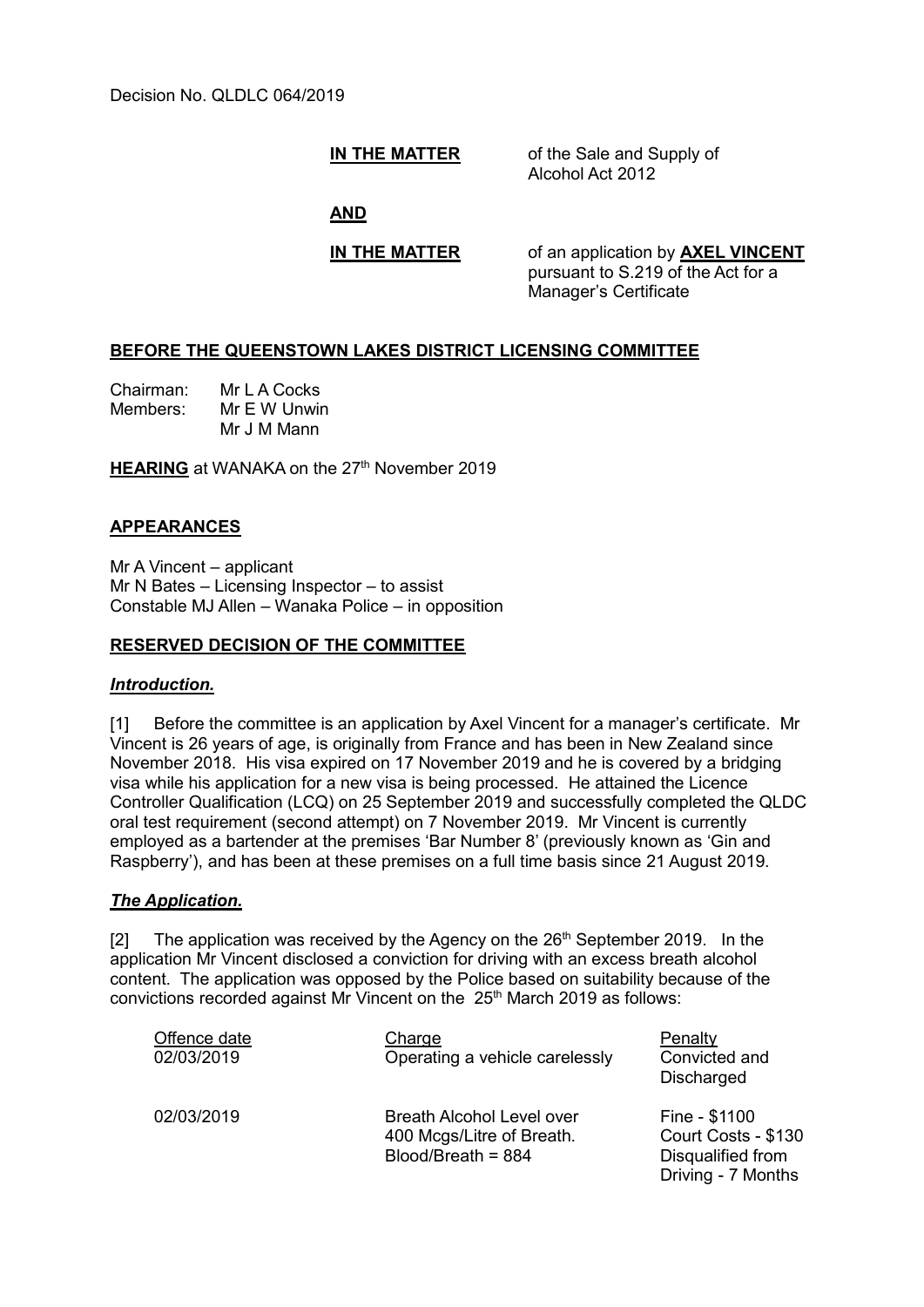[3] When giving evidence Mr Vincent told us he has been in love with working in hospitality since age 18 and has experience in the hospitality industry all over France. During this time he worked in all facets of the industry to '…learn everything and be the best worker he could be.' He told us he took the opportunity to come to New Zealand to expand his knowledge in a new place.

[4] Mr Vincent confessed that three months after arriving in New Zealand he made 'one of the biggest mistakes of his life' by driving while intoxicated and crashed into a tree. He had no excuse for this and acknowledged it could have been much worse and could have affected the lives of others. After the crash and sentencing, Mr Vincent decided to move south from Waitangi to Wanaka for a new start.

[5] Mr Vincent was supported at the hearing by Mr Mark Robinson, the owner of Bar Number 8. Although he has had other businesses, this is Mr Robinson's first hospitality business and he does not yet hold a Managers Certificate. He told us the applicant is '…a talented bar person with an excellent knowledge of cocktails and drinks, has great customer service skills, is a responsible employee and has fitted in well with the rest of the team.' Mr Robinson went on to tell us that Mr Vincent has been given training in all aspects of the business including the Host Responsibility policy and how to deal with intoxicated people. His intention is for Mr Vincent to move into the role of Duty Manager and is confident he has the skills and maturity to step easily into the position.

[6] The applicant provided a reference from Ms Katie Higgins, Manager of Charlotte's Kitchen in Paihia where Mr Vincent was previously employed as a bartender. In this reference she described him as having '…exceptional competencies in the daily responsibilities of his role…efficient and hardworking nature…an excellent candidate for a Hospitality Manager.' She also stated that during Mr Vincent's employment he was fully trained on the Sale and Supply of Alcohol Act 2012 (confirmed by his ability to recite the object of the Act when asked), the premises Liquor Licence, dealing with intoxicated patrons and OSH requirements. She used him as a Temporary Duty Manager as required.

[7] When questioned, neither Mr Vincent nor Mr Robinson were aware that a two year stand down period after a drink driving offence has become the accepted practice through previous decisions and has been given the seal of approval by the Alcohol Regulatory and Licensing Authority.

# *The Police Opposition.*

[8] The Police opposed the application under S.222(a) and (b) due to Mr Vincent's convictions for Driving with Excess Breath Alcohol and Careless Driving. Constable Allen gave evidence that at about 8pm on Saturday 2 March 2019, Mr Vincent was driving a motor vehicle on Tau Henare Drive, Waitangi and failed to negotiate a right hand corner hitting a bank on the right hand side of the road causing him to travel across the road and hitting a tree on the left hand side. Mr Vincent asked bystanders to call the Police. He admitted to the Police at the scene of the crash that he had consumed alcohol prior to driving and said 'I shouldn't have been driving I could have killed someone.' Excess Breath Alcohol procedures returned a result of 884 micrograms of alcohol per litre of breath. The legal limit is 400 micrograms.

[9] In response to questions, Constable Allen was of the view that Mr Vincent was intoxicated when he drove but would have been aware he should not be driving. She was not aware of any incidents at Bar Number 8 and there was no record of a Temporary Manager being appointed at that premises.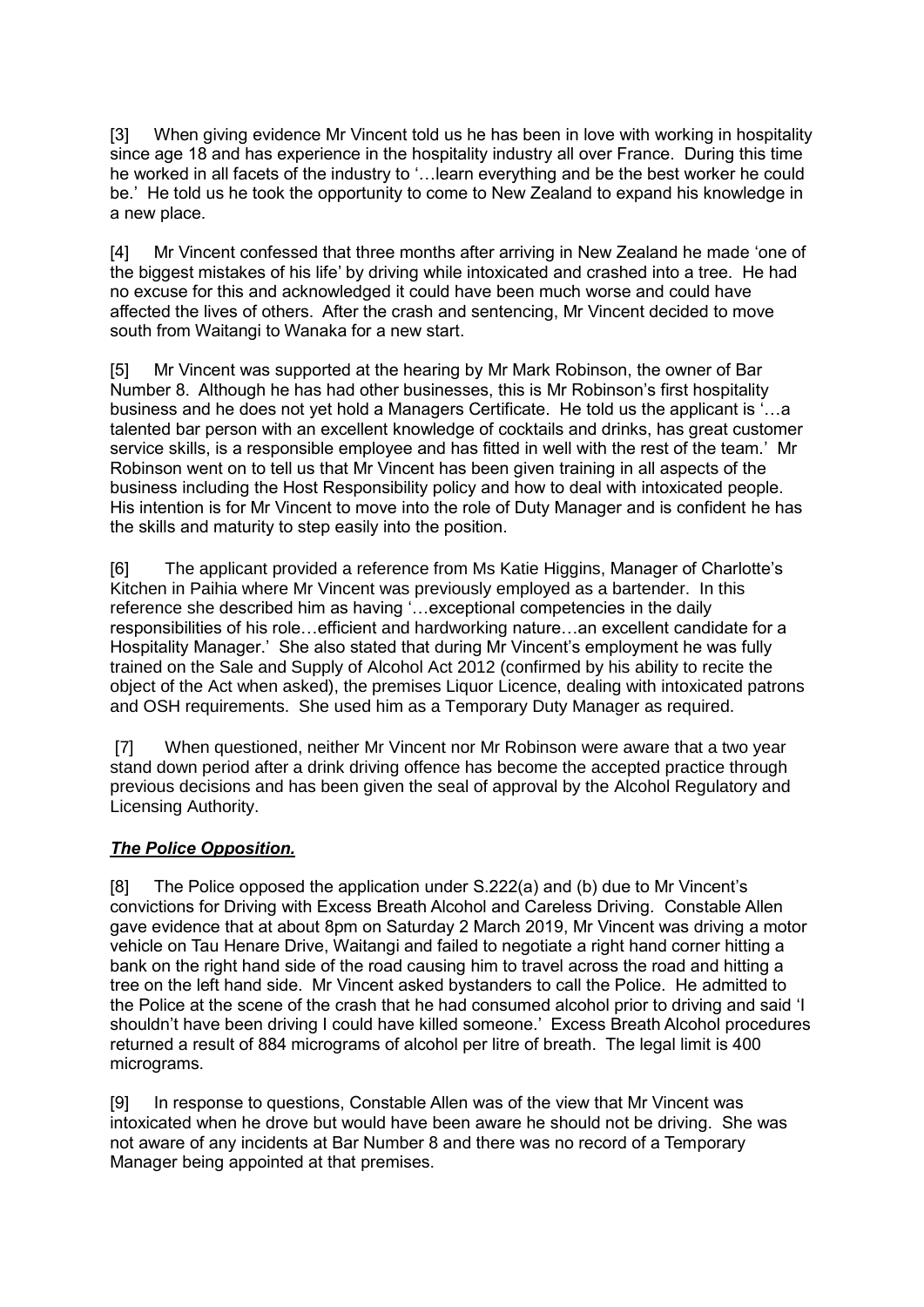[10] Constable Allen provided reference to several decisions supporting the greater scrutiny, character and reputation required by applicants for Manager Certificates and submitted that because of his convictions, Mr Vincent does not meet the standards required to control and manage licensed premises. She proposed a two year stand down period from the date of conviction being the 25 March 2019.

# *The Licensing Inspector.*

[11] The Inspector considered Mr Vincent's suitability to hold a Managers Certificate as directed by s.222 of the Act in light of his criminal convictions and the Police opposition. He emphasised there was no question that the applicant has the relevant qualifications, experience in the industry, and is currently employed in a licensed premises. The Inspector rightly commented that the main issue is the nature of the offending, in particular the part played by alcohol and how this reflects on the applicant's suitability to be a manager.

[12] The Inspector helpfully provided the benchmark decision *GL Osborne* NZLLA 2388/95 that is relied on in matters of suitability, and the subsequent decision *Police v Manson* [2015] NZARLA 590 which refines the principles of the *Osborne* decision. In the latter decision, NZARLA stated at paragraph 25:

*'While we agree with the DLC that the Osborne decision is a guideline, rather than a rule, it is one that in our view should not be departed from lightly and only where justified by the circumstances. However, the Authority has in the past reduced the stand down period required to take into account exceptional circumstances. It would be an extremely rare case where convictions such as these have been incurred and no stand down period at all was required.'*

### *The Committee's Decision and Reasons.*

[13] When considering an application for a manager's certificate we are required to consider the matters set out in s 222 of the Act as follows:

- *(a) the applicant's suitability to be a manager;*
- *(b) any convictions recorded against the applicant;*
- *(c) any experience, in particular recent experience, that the applicant has had in controlling any premises for which a licence was in force;*
- *(d) any relevant training, in particular recent training, that the applicant had undertaken and evidence that the applicant holds the prescribed qualification required under section 218; and*
- *(e) any matters dealt with in any report under section 220.*

When discussing 'suitability' Holland J in Re Sheard (1996) 1 NZLR 751 stated:

*"Suitability is a word commonly used in the English language and is well understood. In an earlier decision the Authority has adopted the definition in the Concise Oxford Dictionary as 'well fitted for the purpose; appropriate'."*

[14] In this application suitability due to the nature of the convictions is the basis for the Police opposition. As raised by the Inspector, the main issue is the nature of offending and the part alcohol played, and how this reflects on Mr Vincent's suitability to be a manager.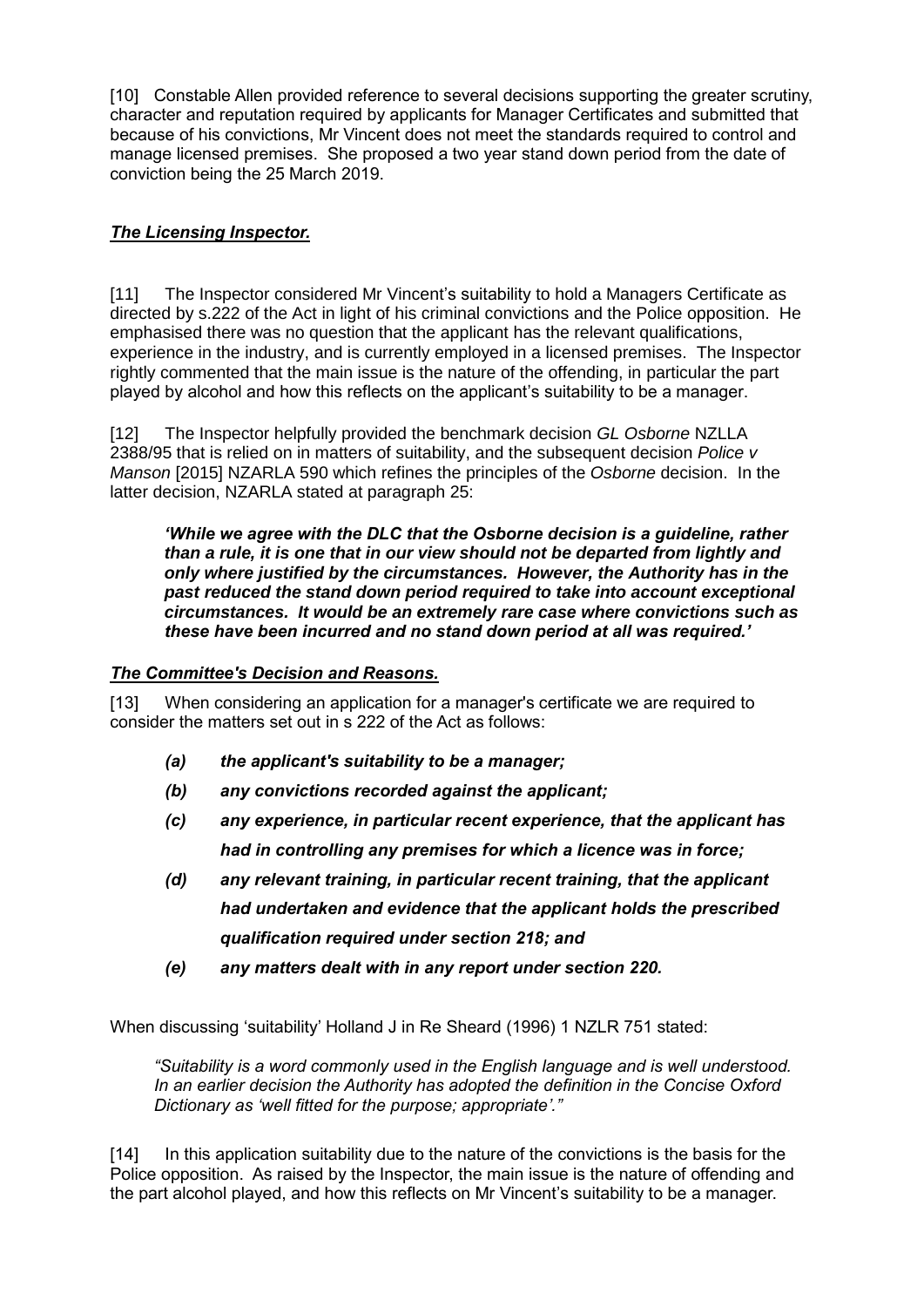Although *Deejay Enterprises Limited* LLA 531 – 532/97 was decided well before the current Act came into force the comments made by the Liquor Licensing Authority are still relevant to-day. As the the issue is about the integrity and honesty of a manager:

*"The guiding hand or hands-on operator of any company or the potential holder of a General Manager's Certificate now receive greater scrutiny from both the Police and other reporting agencies. Character and reputation are closely examined. The law and human desires of patrons frequently tug in different directions. The Police cannot be everywhere. Little but a licensee's or manager's character and suitability may stand between upholding the law and turning a blind eye. Self imposed standards in accordance with the law must be set by licensees and holders of General Manager's Certificates who control and manage licensed premises."*

[15] The hospitality industry is one of the few workplaces where the "off duty" conduct of managers is on the same footing as their "on duty" conduct. In *Henry v Strange* LLA 1632/96, the Liquor Licensing Authority stated:

*"A serious question raised by this application is how off-duty conduct involving the consumption of alcohol should be weighed when considering the suitability of an individual to continue to hold a General Manager's Certificate.*

*In many occupations off-duty conduct is commonly ignored. An exception may arise when the conduct impacts upon work performance. Few trades or professions have a direct legislative link which requires that conduct - including out of hours activities, be considered under the quasi-disciplinary procedure of s.135 of the Act. Nevertheless, that burden is imposed by Parliament on licensees (under s.132) and managers under the Sale of Liquor Act 1989. Their conduct and suitability may be examined at any time if an application is brought before this Authority."*

[16] Other cases have talked about the drive to raise the standards of managers. Current expectations are that the management of licensed premises should be conducted by persons of integrity who are committed to supervising the sale and supply of liquor, and concerned to give meaning to the term, 'host responsibility'. For example in *Warren Richard Stewart LLA PH 880-881/2005* (a case that has close relevance to the present facts) the Liquor Licensing Authority stated:

*"We believe that raising the bar for the holders of General Managers Certificates and keeping it a certain height has the potential to bring about a reduction in the abuse of liquor nation-wide. If certain otherwise meritorious applicants suffer in the process that may not be too high a price to pay in order to achieve this long term goal."*

[17] In the well known case of *Graham Leslie Osborne LLA 2388/95* the Liquor Licensing Authority set out guidelines suggesting the ways in which applicants with previous convictions should be dealt with. For example a stand-down incident-free period of two years was suggested for an isolated excess beath/blood alcohol conviction. Five years was suggested for serious offfending or convictions relating to or involving the abuse of alcohol. Licensing Committees should deal with applicants. Such guidelines were given the seal of approval by the Alcohol Regulatory and Licensing Authority in its decision of *NZ LNQ Limited [2014] NZARLA PH 229:*

*"The decision in G L Osborne NZLLA 2388/95 and subsequent authorities indicate that an applicant for a General Manager's Certificate is unlikely to be granted such a certificate until at least two years have elapsed conviction-free*